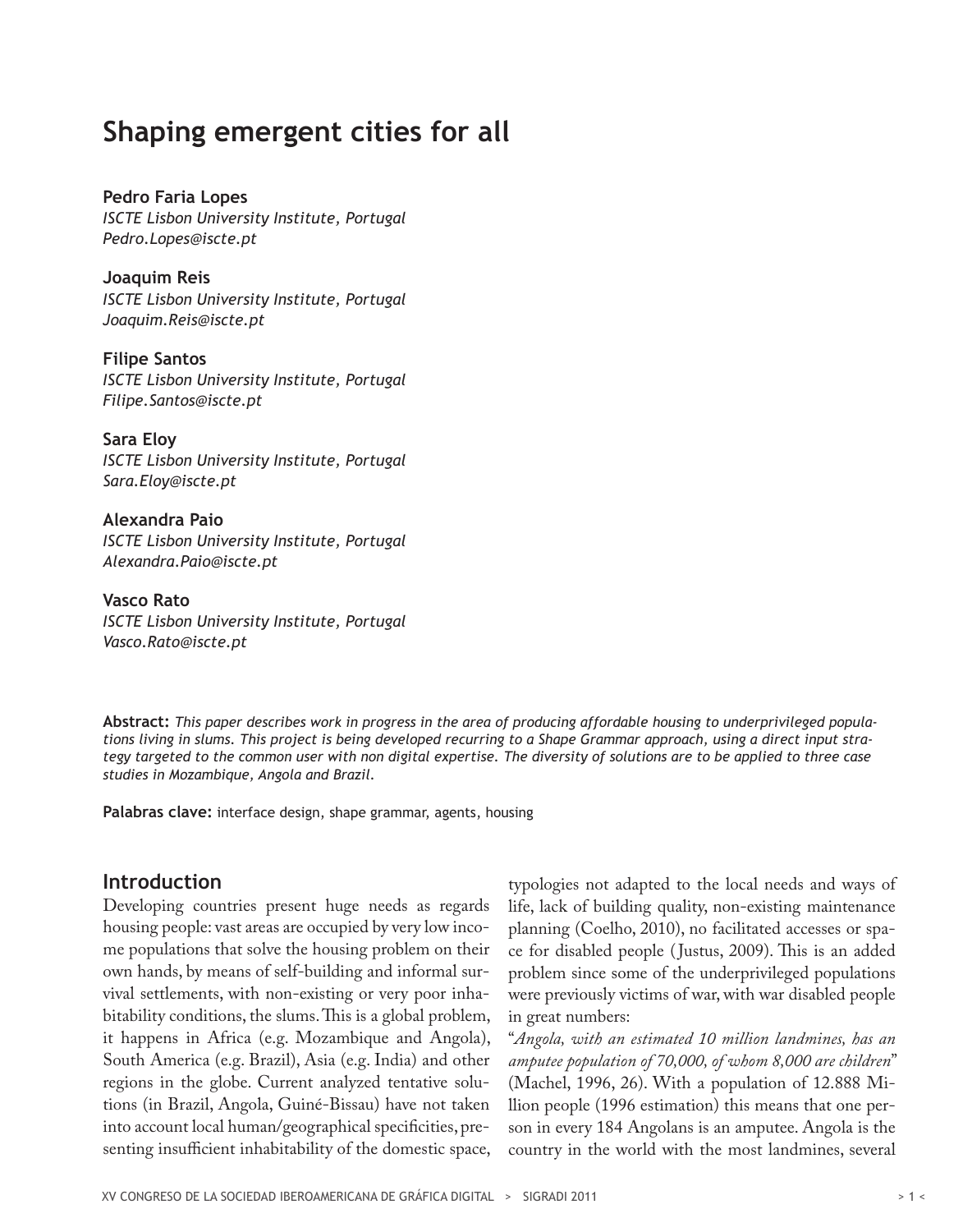sources stating from 10 to 20 million, which makes a ratio of 1 to 2 landmines per person (Metzler, 2007, 74). In Mozambique there are an estimated 3 million landmines (Ukabiala, 1999) and "*Landmines injure or kill approximately 20 Mozambican's a month, according to Handicap International*" (Owsley, 2011).

Due to insecurity, the population tends to flee to cities, considered more secure, where they increase the number of people living in the slums: "*Planted near water sources and under shade trees in the savannah, [landmines] are designed to terrorize, often with the goal of depopulating the countryside*" (Metzler, 2007, 74).

Any solution to the problem of slums has to take into consideration the local nature characteristics (e.g. climate, soil, available construction materials) and families' requirements (e.g. real needs, culture).

The paper is organized with this Introduction, followed by a brief description of the Emerg.cities4all project. The section "Creating an interface" describes the You See What You Input (YSWYI) paradigm, targeted to users with low or no digital expertise. The final section presents a first tentative design of icons for the definition of the family unit, to be used as input definition of the house typology.

### **The Emerg.cities4all project**

Emerg.cities4all research project assumes it is possible to generate mass housing to create an urban environment, houses and building solutions based on the concept of mass personalization by creating a generative computer-aided planning system that, using a descriptive method as the Shape Grammars (Stiny, 1980), presents solutions to suit specific parameters of each situation (family group, budget, climate, natural resources). These solutions must be adaptable, evolutionary (following the evolution of the family) and humanized. To avoid the errors occurred in past experiences, from the analysis of three case studies in Mozambique, Angola and Brazil, rules from each case are inferred to create an analytical grammar, one for each case, on how existing slums are generated and what cultural, social and spatial dynamics are involved in their growth.

Despite the living conditions in slums, the adaptability characteristics of the houses and the social relations of the inhabitants represent some degree of quality. These are positive aspects to be retained in each case and introduced in the grammar rules in order to be contemplated to produce relevant and adequate local solutions.

The core architecture of our system is one of a multi-agent rule based expert system shell computationally supporting Shape Grammars which enables interaction at three levels/ types of users:

- • system specialist: builds and expands the shell;
- • shape grammar specialist: with the shell, builds a system applied to a specific area;
- • common user: applies the system to create solutions in the specific area.

In the next section we present the basis of the interaction approach and interface, targeting the common users with low or no digital expertise, and an initial design of the interface icons.

### **Creating an interface**

Common/accepted forms of human-computer interaction are based on the desktop paradigm, where folders and files are present in a virtual desktop. Managing documents and folders, and using applications like Word or Excel, are based in click, drag and drop manipulations and forms of input/output like scroll, pop-up windows and menus, pull-down menus and drop-down list menus. For people used to using it, it is the normal way. For people with low or no digital user expertise, they represent true barriers and can be disastrous: scroll, pop-up, pull-down and drop-down list menus are in fact procedures to manipulate, select and introduce hidden information. As such, they should not be used when targeting common users with low or no digital expertise.

The Emerg.cities4all input interface avoids these barriers by adopting a direct You See What You Input (YSWYI) approach. The basic unit is the full screen, with no windows and no hidden information. Successive screens are organized to conform to the information input steps, from urban information to housing and construction. The input information needed is visually present all the time: images/graphics, text boxes and push-button used extensively to avoid barriers. The only pre-requisite should be the user being capable of seeing and interpret what is read: You See What You Input (YSWYI) users' interface targeting simplicity and usability in the real world.

### **The input icons**

Defining the family group in terms of its elements is one simple way to enable the definition of the house typology. What is a family?